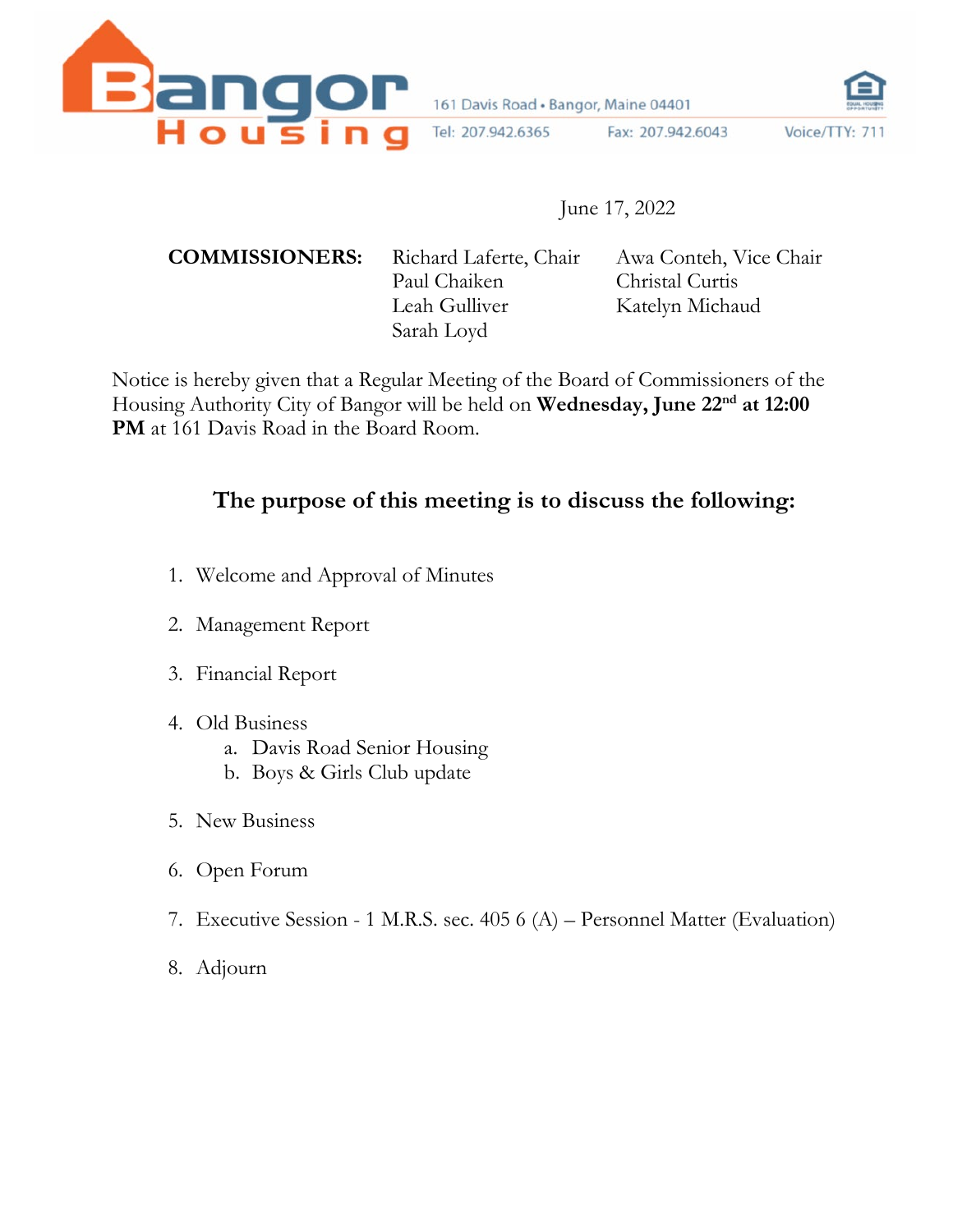#### May 18<sup>th</sup>, 2022 **REGULAR MEETING,**

Present: Commissioner Laferte, Commissioner Chaiken, Commissioner Gulliver, Commissioner Michaud, Executive Director, Mike Myatt, General Counsel, Joseph Bethony, Director of Finance Eric MacDonald

By Remote: Commissioner Loyd, Commissioner Conteh, Director of Housing Choice Voucher, Donna Peirce, Director of Construction & Asset Management, Bob Rhodes, Director of Maintenance, Jim Brochu, Director of Resident Services, Elizabeth Marsh, Property Management Assistant, Alexis Dunham and Administration Manager, Angie McCluskey.

Absent: Commissioner Curtis, Director of Property Management, Melissa Rhodes

**1. Welcome -** Commissioner Laferte welcomed everyone to the meeting. During this time board members and staff introduces themselves to our newest board member, Commissioner Loyd.

**2. Review of Minutes-**. Commissioner Gulliver moved to approve minutes. Commissioner Chaiken seconded the motion. Vote by roll call: Commissioner. Laferte, yes. Commissioner. Chaiken, yes. Commissioner. Gulliver, yes. Commissioner. Michaud, yes. Commissioner. Conteh, yes. Commissioner Loyd, yes. Absent from the vote: Commissioner. Curtis

#### **3. Management report – Executive Director, Mike Myatt**

 Mike opened the meeting sharing that he took Commissioner Gulliver to tour our properties. They were able to go into Crestwood Place and Autumn Park West. Mike has extended an invite to tour our properties to Commissioner Loyd and anyone else that would like to do so.

The Splash Pad is officially open and we will be throwing our annual block party on June  $30<sup>th</sup>$  to kick off summer for our community.

 United Way of Eastern Maine has presented Bangor Housing with a 2021 Silver Award for our contributions and our continued support of their mission in supporting the community. We have also received NAHRO Award of Excellence for the splash pad and National Award of Merit.

 Resident Council will be reconvening. Elizabeth's team will be working on setting up meetings for the council and their involvement within the community. Staff from the city of Bangor will be coming to the first meeting which will be held on June 14<sup>th</sup>.

#### **4. Committee Reports-**

**a. Finance Committee/Finance Report– Director of Finance, Eric Macdonald -** Finance committee met and went over financials. Eric gave a brief overview on how the financials read for Commissioner Loyd. AMP 1 is trending in the right direction due to rent relief payments coming in. Utility payments should start to go down as we are heading into the warmer months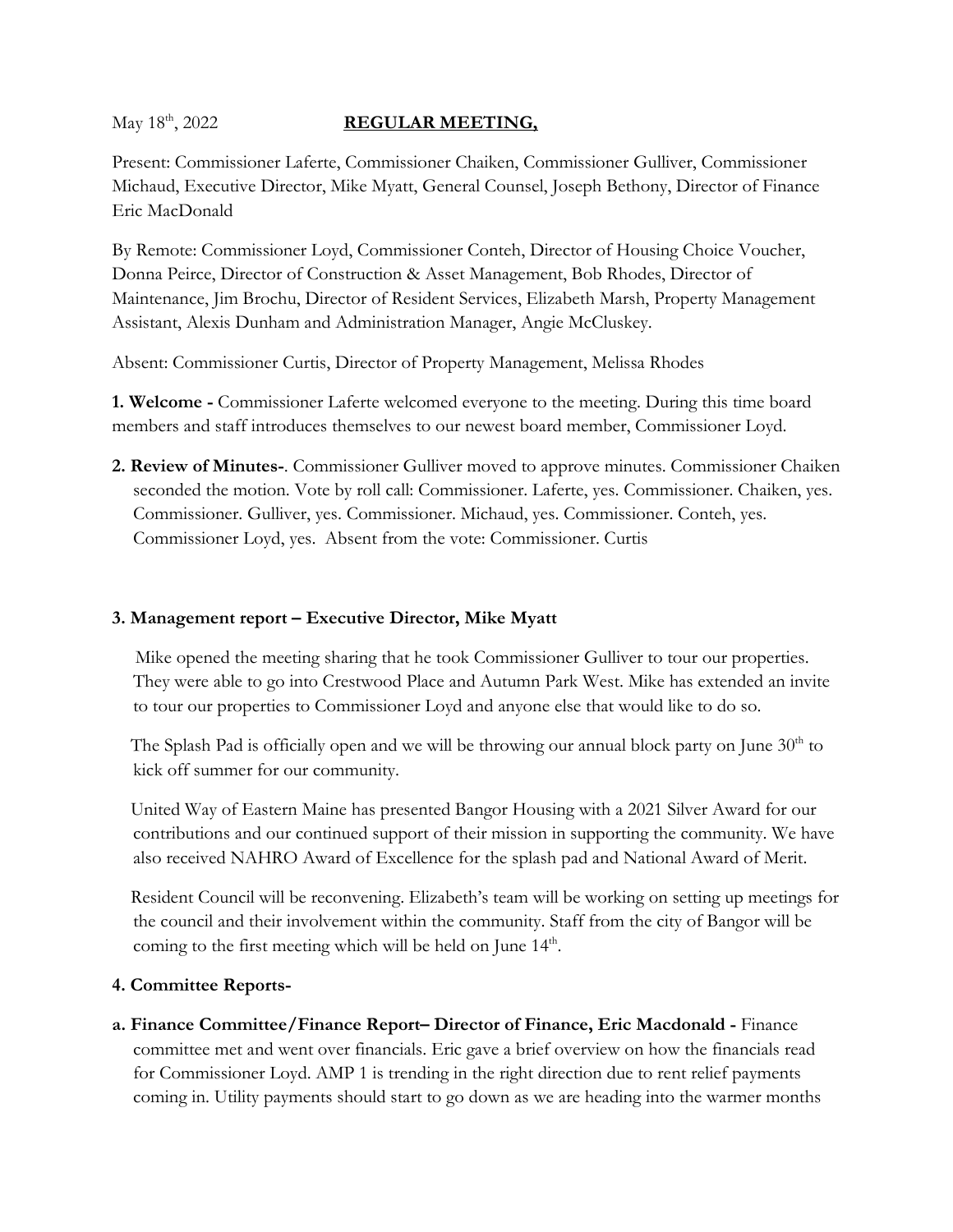and we will start cutting into the deficit. Capital funds coming in will also help with the deficit for AMP 1.

AMP 4 is also seeing utility costs go down as we head into warmer months. Also had a long-term tenant that passed away and the costs for turning over/updating that apartment is significant.

 Housing Choice Voucher Program is getting more money than what we are sending out to landlords. Year-to-date we have sent almost \$900,000 to landlords in the community.

 Finance Department has met with a few companies in effort to go paperless. Have narrowed it down to 3 possible vendors to work with. Still in conversations and hopeful to transition to paperless.

#### **5. Department Head Updates -**

**a. Housing Choice Voucher Program, Donna Peirce-** Utilization for dollars is at 97.57% and units are at 91%. That consists of 421 units that HCV Program is administering, 391 HCV, 4 VASH vouchers, 5 MOD rehab emergency housing vouchers, and 20 ports.

HCV Program is pulling from 2016. Recently switched over to a new vender, Affordablehousing.com, to manage the waitlist. Those already on the waitlist were notified of the switch and the need to respond with updated information in order to remain on the waitlist. There were a lot of people that did not respond. The waitlist was close to 30,000 people and now we only have 9,996 people on that waitlist. If those that did not respond call now, they can be reinstated. Waiting to see if the list is going to grow or if situations have changed and they no longer need a voucher. Currently working with 25 people that HCV Program has pulled from the waitlist.

- **b. Director of Construction & Asset Management Bob Rhodes –** Finson road rebuild is coming right along. Looking at substantial completion for July  $1<sup>st</sup>$ . We have been awarded \$22,000 capital fund grant; we got an increase of \$344,000. We have passed the 20% that we are allowed on capital funds for operations and should help finance get ahead on some of the utility bills. Capital fund activity has started back up with drive replacement project.
- **c. General Counsel, Joseph Bethony –** currently constructing policy for the destruction of files once we go paperless. We will need some guidance on destructing those files in regards to what needs to be kept and for how long going forward.
- **d. Director of Resident Services, Elizabeth Marsh –** Annual block party is coming up, vaccinations clinic, and lots of workshops coming up for FSS participants. So, a lot of planning and scheduling is happening right now. We are having an opening ceremony for the community garden. New raised beds were put in and we are hoping to get more community engagement with this project. The ceremony will be on June 1<sup>st</sup>. Have community partners coming in to share information about using the harvests from the garden. Have also planned a FSS dinner to discuss life after housing. Will have a panel of people that lived in Bangor Housing and have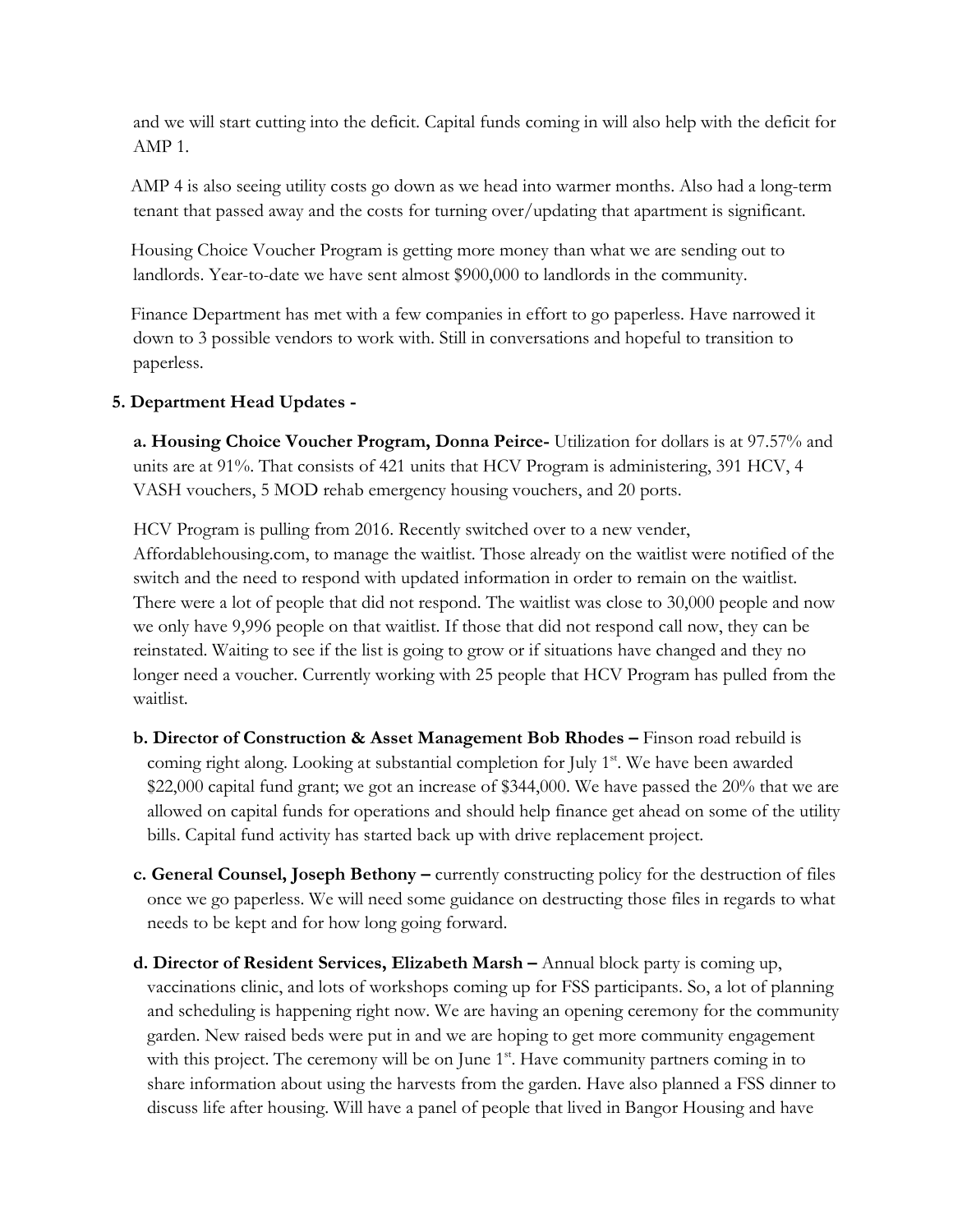gone on to buy homes share their stories with FSS participants. Continuing to recruit participants for the program.

- **e. Director of Maintenance, Jim Brochu –** Currently working on 6 units and taking 2 more units today. Splash pad is up and running and working on getting a grounds crew together for mowing. Also working with FSS on the block party and community garden.
- **5. Old Business-** Mike met with city manager today. City manager had spoke with the governor's office about spending 22 million statewide and how much Bangor could spend. City manager had made a request about funding Davis Rd project but the didn't meet certain requirements.

Commissioner Gulliver has been appointed to Boys and Girls Club of Bangor board.

#### **6**. **New Business-**

- **7. Open Forum-** June 15<sup>th</sup> board meeting will be rescheduled to June 22<sup>nd</sup>.
- **8**. **Meeting Adjourned** Commissioner. Chaiken made a motion to adjourn the meeting. Commissioner. Gulliver seconded the motion. All were in favor.

Michael W. Myatt, Secretary

 $\overline{\phantom{a}}$  ,  $\overline{\phantom{a}}$  ,  $\overline{\phantom{a}}$  ,  $\overline{\phantom{a}}$  ,  $\overline{\phantom{a}}$  ,  $\overline{\phantom{a}}$  ,  $\overline{\phantom{a}}$  ,  $\overline{\phantom{a}}$  ,  $\overline{\phantom{a}}$  ,  $\overline{\phantom{a}}$  ,  $\overline{\phantom{a}}$  ,  $\overline{\phantom{a}}$  ,  $\overline{\phantom{a}}$  ,  $\overline{\phantom{a}}$  ,  $\overline{\phantom{a}}$  ,  $\overline{\phantom{a}}$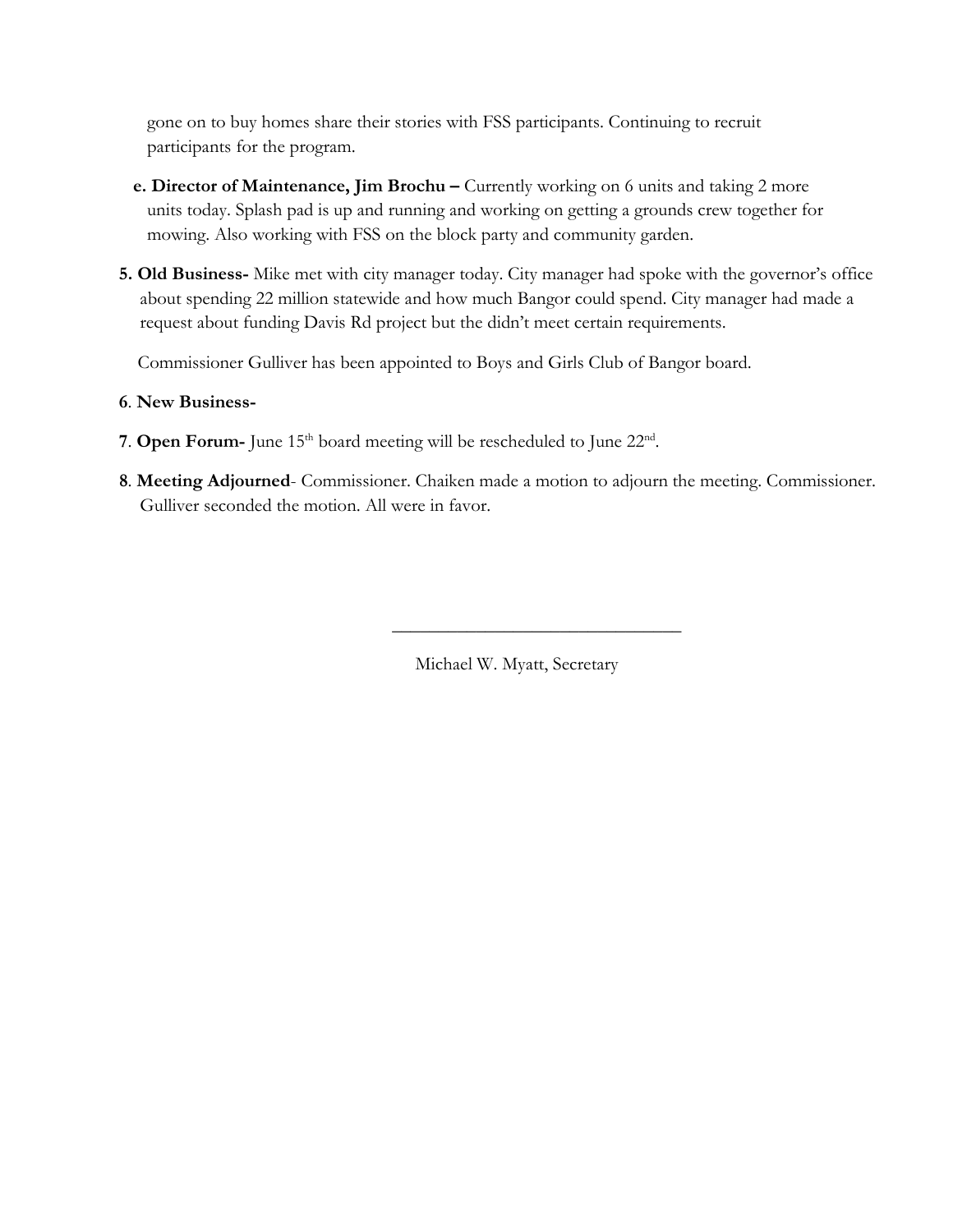## **Executive Director's Report – June 2022**

## **Public Housing**

| <b>Project Name</b> | <b>Current Occupancy</b> | <b>Year to Date Occupancy</b> |
|---------------------|--------------------------|-------------------------------|
| Capehart            | $97\%$                   | $98\%$                        |
| Griffin Park        | $100\%$                  | 96%                           |
| Birch Circle        | $100\%$                  | 100%                          |
| Nason Park          | $100\%$                  | $97\%$                        |

## **Managed Properties (BHDC Owned)**

| <b>Project Name</b> | <b>Current Occupancy</b> | <b>Year to Date Occupancy</b> |
|---------------------|--------------------------|-------------------------------|
| Autumn Park         | $94\%$                   | 96%                           |
| Crestwood           | 100%                     | $99\%$                        |
| Greenfield          | $98\%$                   | 99%                           |
| The Lofts           | 100%                     | 100%                          |
| Griffin Square      | 93%                      | $92\%$                        |
| Ohio Street         | 100%                     | 100%                          |

- **1. Moving to Work:** This new opportunity has come at us very quickly. It's a new PILOT program that many within the industry are urging us to apply for. I'll present in detail at our meeting.
- **2. Evaluation:** The remainder of our meeting will be my annual evaluation.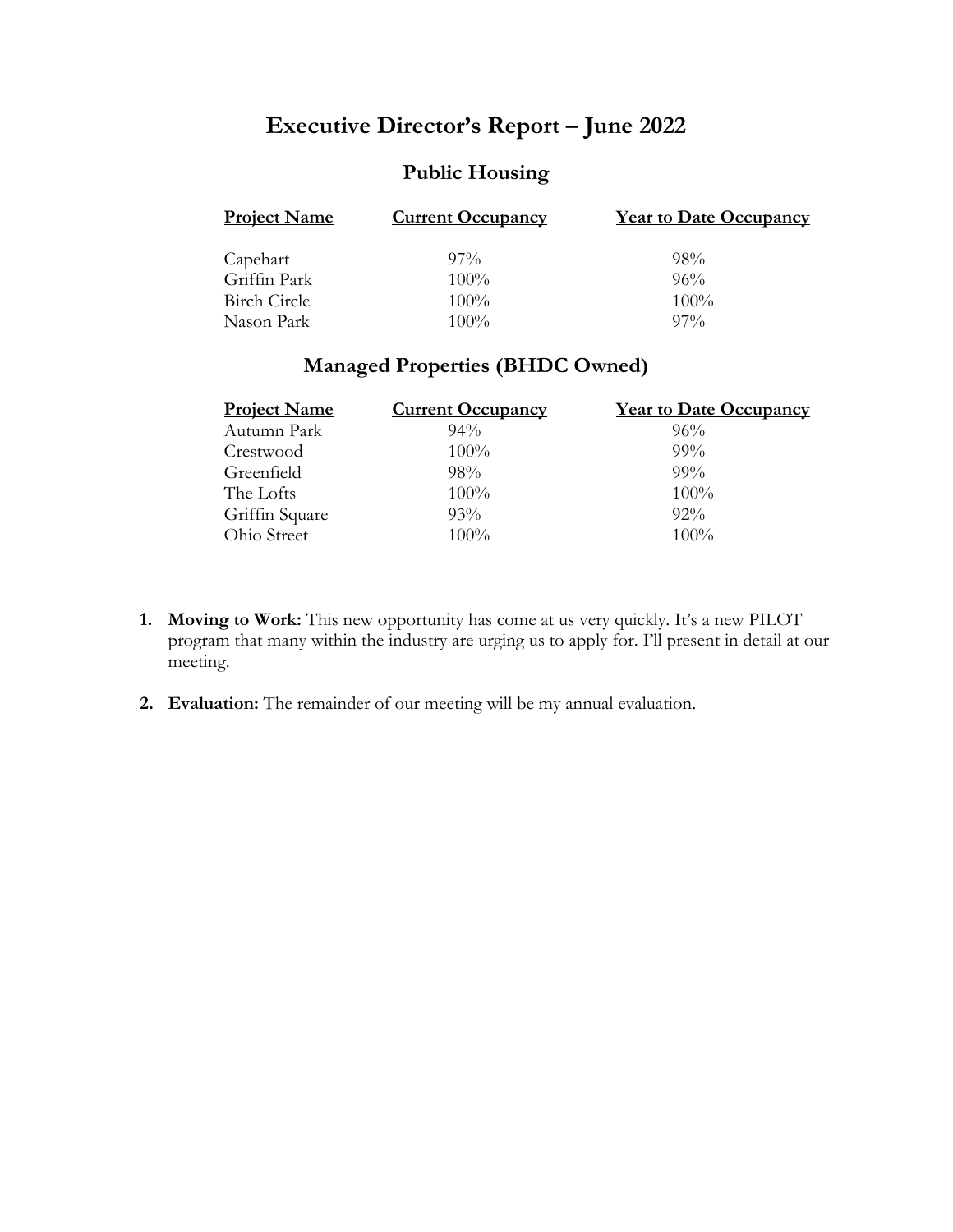#### **AMP 1 Summary: Capehart 1+2, Birch Circle, Griffin Park**

Line Item:

| A: Total Income:      | Due to Finson Road fire - \$582,510K is causing the variance, this offsets with F.                                                                        |
|-----------------------|-----------------------------------------------------------------------------------------------------------------------------------------------------------|
| B: Operation/Off Exp: | Due to under spending, budget is based on a 12-month spread.                                                                                              |
| C: Admin Sal/Ben:     | Due to wage adjustments, budget is based on a 12-month spread.                                                                                            |
| D: Mgmt. Fees:        | Due to good leasing numbers and getting more mgmt. fees than budgeted.                                                                                    |
| E: Bad Debts:         | Write offs are posted in June and December, budget is based on a 12-month<br>spread.                                                                      |
| F: Work Orders:       | Due to Finson Road fire, \$582,510K is causing the variance, this offsets with A.                                                                         |
| G: Utilities:         | Current month is correct; budget is based on previous year by months. Variance<br>is due to the very cold weather we have been having and rate increases. |
| H: Pilot:             | PHA-Web doesn't calculate the pilot; they are working on this.                                                                                            |
| I: FSS-Escrow Dep:    | Due to increase in participants, escrow is more than budgeted.                                                                                            |
| J: Equip/EPC:         | We haven't paid the consultant fee yet; this will catch up as soon as we pay it.                                                                          |

#### **AMP 4 Summary: Nason Park**

Line Item:

- K: Work Orders: Due to a large unit turn \$12K, long term tenant. Current month is in line with budget.
- L: Utilities: Current month is correct; budget is based on previous year by months. Variance is due to the very cold weather we have been having and rate increases.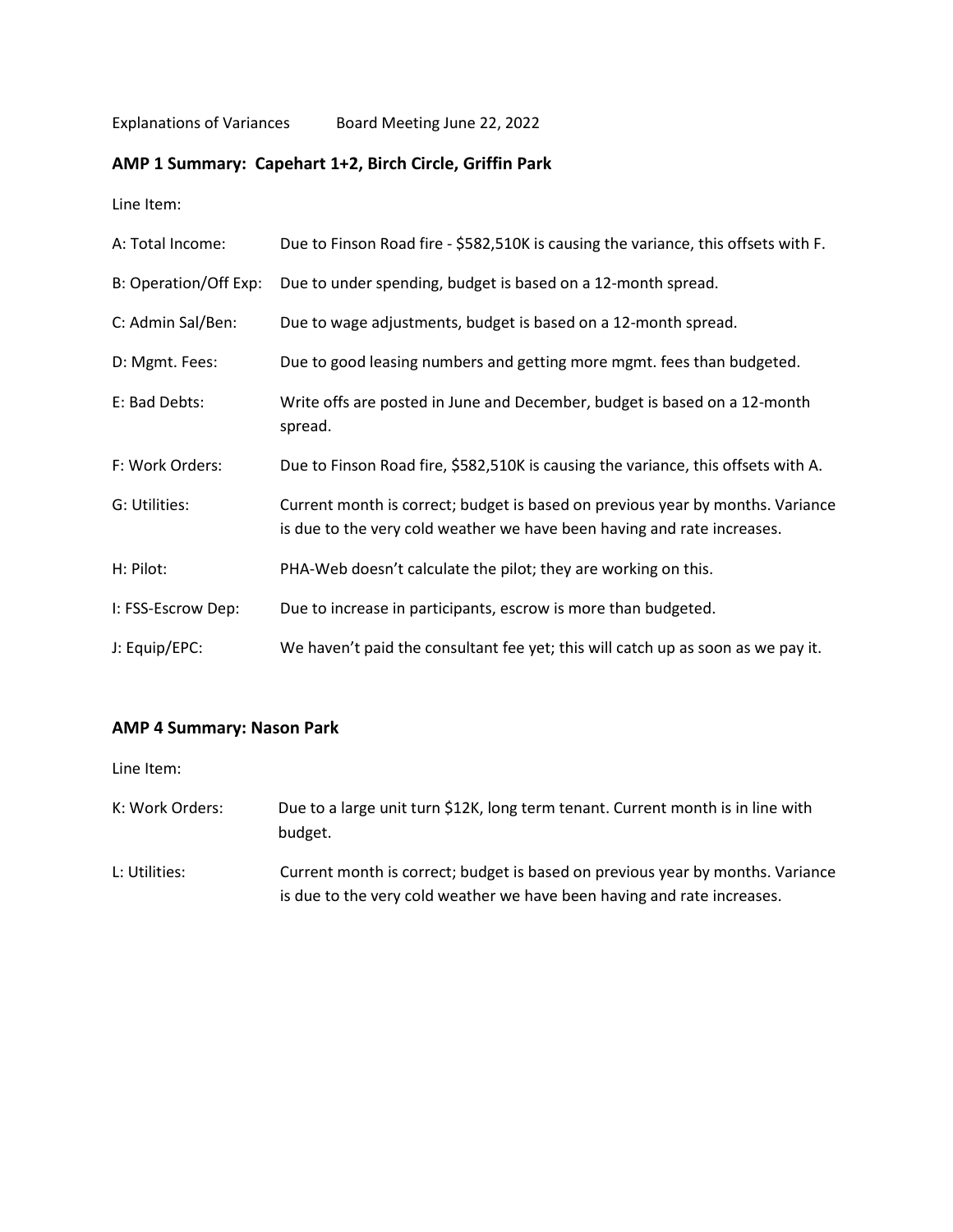#### **HCV Summary: Housing Choice Voucher Program**

Line Item:

| M: Total Income:   | HUD hasn't given us what we expected and budgeted, this is causing the<br>variance.                                         |
|--------------------|-----------------------------------------------------------------------------------------------------------------------------|
| N: HAP Paid to LL: | Actuals are less than budgeted amount due to the number of people leaving the<br>program and due to Covid waivers expiring. |

#### **Mod Rehab Summary: Moderate Rehabilitation Program**

Line Item:

Nothing to report on as all variances are under \$15,000.00.

#### **Local Programs**: **Bangor Housing Development Corp (Management Company)**

Line Item:

| O: Admin Sal/Ben:  | Due to allocation changes, actual is less than budgeted. Need to reclass Tenant<br>services salaries. I will correct for next month.                                                        |
|--------------------|---------------------------------------------------------------------------------------------------------------------------------------------------------------------------------------------|
| P: Mgmt./Book/Fee: | Due to allocation change for tenant service salaries that are paid back by the<br>individual BHDC properties. This needs to be reclassed to Admi Sal/Ben. I will<br>correct for next month. |

#### **COCC Summary: Central Office Cost Center (Management Company)**

Line Item:

| Q: Total Income:  | Due to the last two months fee for service being more than budgeted.                                                                                      |
|-------------------|-----------------------------------------------------------------------------------------------------------------------------------------------------------|
| R: Admin Sal/Ben: | Due to allocation changes, actual is less than budgeted.                                                                                                  |
| S: Work Orders:   | Due to budgeting more maintenance positions than we currently have.                                                                                       |
| T: Utilities:     | Current month is correct; budget is based on previous year by months. Variance<br>is due to the very cold weather we have been having and rate increases. |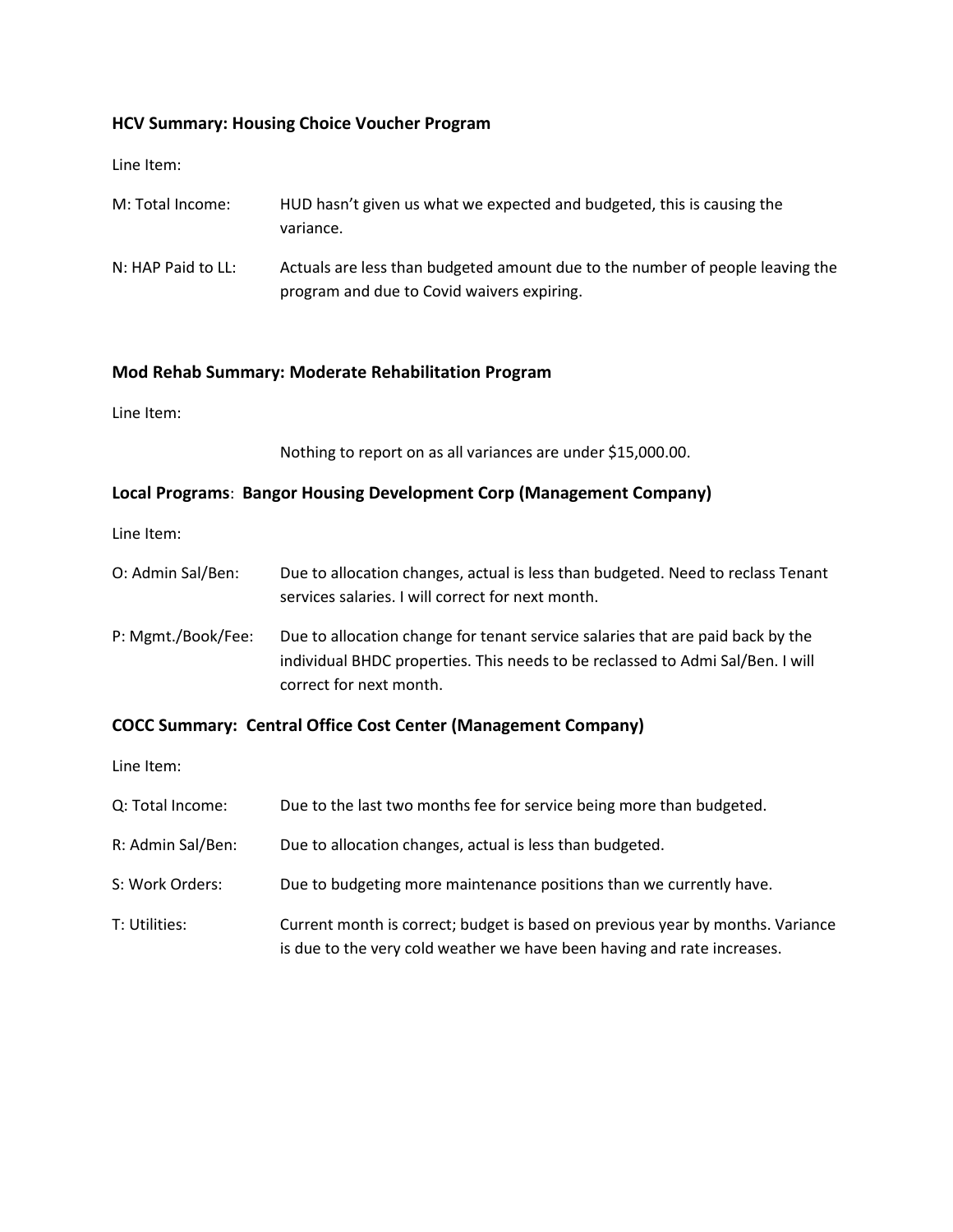#### **Operating Statement**

#### **Five Months Ending 05/31/2022**

Program: Public Housing - AMP 1 Project: Consolidated

|                                 | Period     | Period        | Period        | <b>YTD</b>    | <b>YTD</b>    | <b>YTD</b>    | Annual        | Remaining              |  |
|---------------------------------|------------|---------------|---------------|---------------|---------------|---------------|---------------|------------------------|--|
|                                 | Amount     | <b>Budget</b> | Variance      | Amount        | <b>Budget</b> | Variance      | <b>Budget</b> | <b>Budget</b>          |  |
| <b>INCOME</b>                   |            |               |               |               |               |               |               |                        |  |
| Rental Income                   | 210,053.63 | 209,474.50    | 579.13        | 1,047,920.32  | 1,047,372.50  | 547.82        | 2,513,694.00  | (1,465,773.68)         |  |
| Operating                       | 376,931.87 | 353,031.33    | 23,900.54     | 2,067,636.83  | 1,765,156.67  | 302,480.16    | 4,236,376.00  | (2, 168, 739.17)       |  |
| <b>TOTAL INCOME</b>             | 586,985.50 | 562,505.83    | 24,479.67     | 3,115,557.15  | 2,812,529.17  | 303,027.98    | 6,750,070.00  | $(3,634,512.85)$ A     |  |
| <b>EXPENSES</b>                 |            |               |               |               |               |               |               |                        |  |
| <b>FSS/Families Forward</b>     | 8,911.29   | 2,818.00      | (6,093.29)    | 20,038.80     | 14,090.00     | (5,948.80)    | 33,816.00     | 13,777.20              |  |
| <b>Operation/Office Expense</b> | 9,371.22   | 21,968.17     | 12,596.95     | 91,075.61     | 109,840.83    | 18,765.22     | 263,618.00    | 172,542.39 B           |  |
| <b>Admin Salaries/Benefits</b>  | 92,016.13  | 87,520.49     | (4,495.64)    | 482,257.69    | 437,602.51    | (44, 655.18)  | 1,050,246.00  | 567,988.31             |  |
| Mgmt Fees                       | 46,479.38  | 43,414.00     | (3,065.38)    | 232,950.04    | 217,070.00    | (15,880.04)   | 520,968.00    | 288,017.96             |  |
| Asset Mgmt Fee                  | 0.00       | 0.00          | 0.00          | 0.00          | 0.00          | 0.00          | 61,100.00     | 61,100.00              |  |
| Legal                           | 1,243.20   | 250.00        | (993.20)      | 5,458.75      | 1,250.00      | (4,208.75)    | 3,000.00      | (2,458.75)             |  |
| Bookkeeping/Fee Account Fee     | 3,765.00   | 3,676.33      | (88.67)       | 18,870.00     | 18,381.67     | (488.33)      | 44,116.00     | 25,246.00              |  |
| Bad Debts/Credit/Bank Charges   | (358.90)   | 4,515.50      | 4,874.40      | 1,549.88      | 22,577.50     | 21,027.62     | 54,186.00     | 52,636.12 $\mathsf{F}$ |  |
| <b>Resident Services</b>        | 50,943.60  | 49,803.25     | (1, 140.35)   | 259,871.86    | 249,016.25    | (10, 855.61)  | 597,639.00    | 337,767.14             |  |
| <b>Travel &amp; Training</b>    | 2,949.65   | 3,916.67      | 967.02        | 11,278.19     | 19,583.33     | 8,305.14      | 47,000.00     | 35,721.81              |  |
| Work Orders - Maint             | 237,271.26 | 131,870.75    | (105, 400.51) | 1,308,000.72  | 697,461.75    | (610, 538.97) | 1,661,743.00  | 353,742.28 F           |  |
| <b>Utilities</b>                | 78,518.82  | 100,014.83    | 21,496.01     | 846,064.75    | 609,824.17    | (236, 240.58) | 1,332,954.00  | 486,889.25 $\bigcap$   |  |
| Pilot                           | 0.00       | 11,148.50     | 11,148.50     | 0.00          | 55,742.50     | 55,742.50     | 133,782.00    | 133,782.00 H           |  |
| Insurance                       | 28,720.16  | 25,528.99     | (3, 191.17)   | 128,268.22    | 127,645.01    | (623.21)      | 306,348.00    | 178,079.78             |  |
| <b>FSS-Escrow Deposits</b>      | 18,072.00  | 13,906.58     | (4, 165.42)   | 86,882.00     | 69,532.92     | (17, 349.08)  | 166,879.00    | 79,997.00              |  |
| <b>EPC Principal/Interest</b>   | 10,181.59  | 11,132.00     | 950.41        | 50,399.49     | 55,660.00     | 5,260.51      | 133,584.00    | 83,184.51              |  |
| Equipment /EPC Conslt Fee       | 500.00     | 11,250.00     | 10,750.00     | 3,050.00      | 56,250.00     | 53,200.00     | 135,000.00    | 131,950.00 J           |  |
| <b>TOTAL EXPENSES</b>           | 588,584.40 | 522,734.06    | (65, 850.34)  | 3,546,016.00  | 2,761,528.44  | (784, 487.56) | 6,545,979.00  | 2,999,963.00           |  |
| <b>SURPLUS</b>                  | (1,598.90) | 39,771.77     | 41,370.67     | (430, 458.85) | 51,000.73     | 481,459.58    | 204,091.00    | 634,549.85             |  |
|                                 |            |               |               |               |               |               |               |                        |  |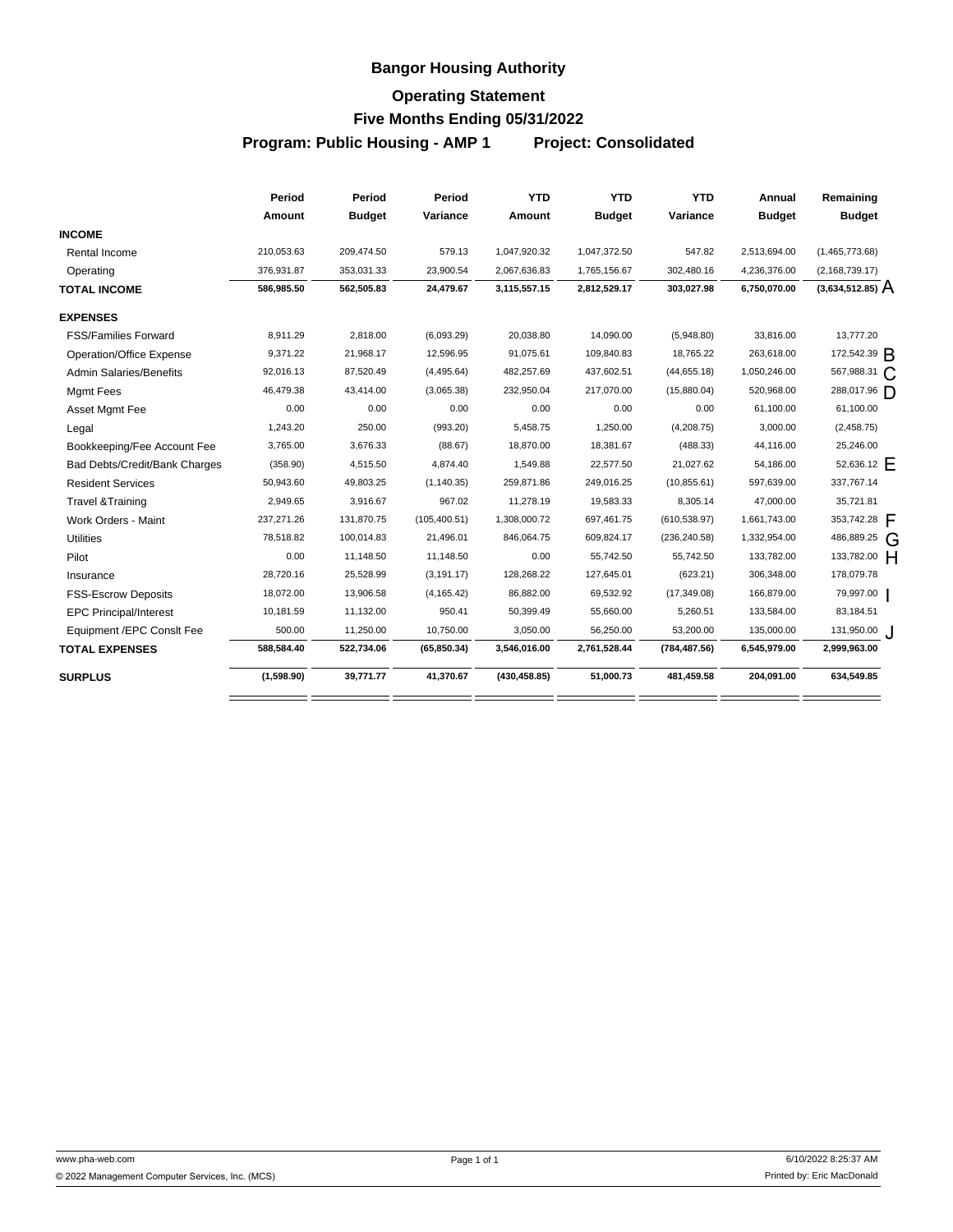#### **Operating Statement**

#### **Five Months Ending 05/31/2022**

**Program: Public Housing - AMP 4 Project: Consolidated**

|                                 | Period     | Period        | Period     | <b>YTD</b>   | <b>YTD</b>    | <b>YTD</b>   | Annual        | Remaining     |
|---------------------------------|------------|---------------|------------|--------------|---------------|--------------|---------------|---------------|
|                                 | Amount     | <b>Budget</b> | Variance   | Amount       | <b>Budget</b> | Variance     | <b>Budget</b> | <b>Budget</b> |
| <b>INCOME</b>                   |            |               |            |              |               |              |               |               |
| Rental Income                   | 16,934.00  | 16,924.00     | 10.00      | 87,657.44    | 84,620.00     | 3,037.44     | 203,088.00    | (115, 430.56) |
| Operating                       | 9,489.50   | 17,188.76     | (7,699.26) | 72,805.16    | 85,943.74     | (13, 138.58) | 206,265.00    | (133, 459.84) |
| <b>TOTAL INCOME</b>             | 26,423.50  | 34,112.76     | (7,689.26) | 160,462.60   | 170,563.74    | (10, 101.14) | 409,353.00    | (248, 890.40) |
| <b>EXPENSES</b>                 |            |               |            |              |               |              |               |               |
| <b>Operation/Office Expense</b> | 530.11     | 1,236.50      | 706.39     | 5,291.33     | 6,182.50      | 891.17       | 14,838.00     | 9,546.67      |
| <b>Admin Salaries/ Benefits</b> | 6,430.50   | 5,489.68      | (940.82)   | 32,320.32    | 27,448.32     | (4,872.00)   | 65,876.00     | 33,555.68     |
| <b>Mamt Fees</b>                | 4,425.12   | 4,207.08      | (218.04)   | 22,217.79    | 21,035.42     | (1, 182.37)  | 50,485.00     | 28,267.21     |
| Asset Mgmt Fee                  | 0.00       | 0.00          | 0.00       | 0.00         | 0.00          | 0.00         | 6,000.00      | 6,000.00      |
| Bookkeeping/Fee Accounting      | 360.00     | 356.25        | (3.75)     | 1,807.50     | 1,781.25      | (26.25)      | 4,275.00      | 2,467.50      |
| Bad Debts/Credit/Bank Charges   | 68.41      | 338.50        | 270.09     | 478.07       | 1,692.50      | 1,214.43     | 4,062.00      | 3,583.93      |
| <b>Resident Services</b>        | 537.78     | 0.00          | (537.78)   | 1,872.89     | 0.00          | (1,872.89)   | 0.00          | (1,872.89)    |
| <b>Travel Training</b>          | 0.00       | 25.00         | 25.00      | 6.18         | 125.00        | 118.82       | 300.00        | 293.82        |
| Work Orders - Maint             | 7,877.86   | 9,420.34      | 1,542.48   | 70,496.47    | 47,101.66     | (23, 394.81) | 113.044.00    | 42,547.53     |
| <b>Utilities</b>                | 4,499.07   | 5,892.24      | 1,393.17   | 61,322.29    | 29,461.26     | (31, 861.03) | 70,707.00     | 9,384.71      |
| Pilot                           | 0.00       | 1,129.33      | 1,129.33   | 0.00         | 5,646.67      | 5,646.67     | 13,552.00     | 13,552.00     |
| Insurance                       | 1,933.00   | 1,332.50      | (600.50)   | 7,671.95     | 6,662.50      | (1,009.45)   | 15,990.00     | 8,318.05      |
| <b>EPC Principle/Interest</b>   | 1,341.96   | 1,518.00      | 176.04     | 6,633.72     | 7,590.00      | 956.28       | 18,216.00     | 11,582.28     |
| <b>TOTAL EXPENSES</b>           | 28,003.81  | 30,945.42     | 2,941.61   | 210,118.51   | 154,727.08    | (55, 391.43) | 377,345.00    | 167,226.49    |
| <b>SURPLUS</b>                  | (1,580.31) | 3,167.34      | 4,747.65   | (49, 655.91) | 15,836.66     | 65,492.57    | 32,008.00     | 81,663.91     |

K L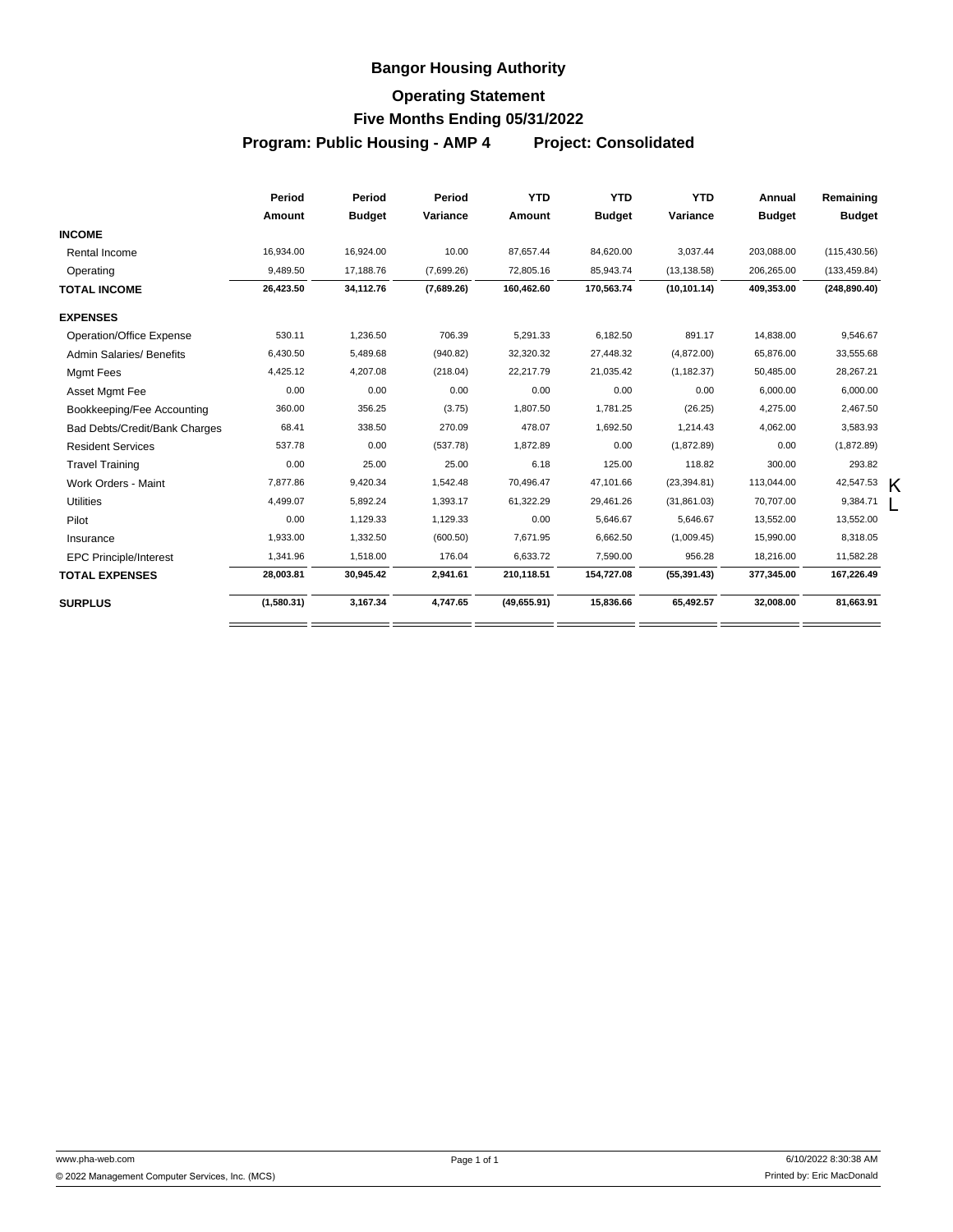## **Bangor Housing Authority Operating Statement**

# **Five Months Ending 05/31/2022**

**Program: S8 Vouchers Project: Consolidated**

|                                 | Period     | Period        | Period      | <b>YTD</b>   | <b>YTD</b>    | <b>YTD</b>   | Annual        | Remaining      |   |
|---------------------------------|------------|---------------|-------------|--------------|---------------|--------------|---------------|----------------|---|
|                                 | Amount     | <b>Budget</b> | Variance    | Amount       | <b>Budget</b> | Variance     | <b>Budget</b> | <b>Budget</b>  |   |
| <b>INCOME</b>                   |            |               |             |              |               |              |               |                |   |
| Oper Sub -HAP                   | 236,319.00 | 240,885.50    | (4,566.50)  | 1,125,747.00 | 1,204,427.50  | (78,680.50)  | 2,890,626.00  | (1,764,879.00) |   |
| Oper Sub - Admin Fees           | 28,956.00  | 29,483.92     | (527.92)    | 152,101.00   | 147,419.58    | 4,681.42     | 353,807.00    | (201, 706.00)  |   |
| Int Earned on UNA               | 0.00       | 50.00         | (50.00)     | 147.01       | 250.00        | (102.99)     | 600.00        | (452.99)       |   |
| Oper Sub - FSS                  | 0.00       | 626.92        | (626.92)    | 0.00         | 3,134.58      | (3, 134.58)  | 7,523.00      | (7,523.00)     |   |
| Adm Ports-Portables             | 1,043.03   | 455.92        | 587.11      | 4,095.57     | 2,279.58      | 1,815.99     | 5,471.00      | (1,375.43)     |   |
| Collection                      | 0.00       | 208.33        | (208.33)    | 0.00         | 1,041.67      | (1,041.67)   | 2,500.00      | (2,500.00)     |   |
| <b>TOTAL INCOME</b>             | 266,318.03 | 271,710.59    | (5,392.56)  | 1,282,090.58 | 1,358,552.91  | (76, 462.33) | 3,260,527.00  | (1,978,436.42) | м |
| <b>EXPENSES</b>                 |            |               |             |              |               |              |               |                |   |
| <b>Operation/Office Expense</b> | 1,111.70   | 2,483.42      | 1,371.72    | 11,748.61    | 12,417.08     | 668.47       | 29,801.00     | 18,052.39      |   |
| <b>Admin Salaries/Benefits</b>  | 22,649.93  | 18,977.17     | (3,672.76)  | 102,968.27   | 94,885.83     | (8,082.44)   | 227,726.00    | 124,757.73     |   |
| Mgmt/Bookkeeping Fees           | 8,073.00   | 8,151.00      | 78.00       | 40,365.00    | 40,755.00     | 390.00       | 97,812.00     | 57,447.00      |   |
| Legal                           | 0.00       | 125.00        | 125.00      | 0.00         | 625.00        | 625.00       | 1,500.00      | 1,500.00       |   |
| Travel & Training               | 119.50     | 333.33        | 213.83      | 1,190.78     | 1,666.67      | 475.89       | 4,000.00      | 2,809.22       |   |
| <b>Work Orders</b>              | 161.46     | 1,299.83      | 1,138.37    | 551.46       | 6,499.17      | 5,947.71     | 15,598.00     | 15,046.54      |   |
| Insurance                       | 588.76     | 767.33        | 178.57      | 3,016.97     | 3,836.67      | 819.70       | 9,208.00      | 6,191.03       |   |
| HAP Paid to Land Lords          | 215,820.00 | 240,885.50    | 25,065.50   | 1,070,396.00 | 1,204,427.50  | 134,031.50   | 2,890,626.00  | 1,820,230.00   | N |
| HAP Dmgs/Unpd Rent              | 0.00       | 0.00          | 0.00        | (2,705.00)   | 0.00          | 2,705.00     | 0.00          | 2,705.00       |   |
| <b>HAP Escrow FSS</b>           | 1,301.00   | 0.00          | (1,301.00)  | 8,058.00     | 0.00          | (8,058.00)   | 0.00          | (8,058.00)     |   |
| Port Out HAP Expenses           | 1,943.00   | 0.00          | (1,943.00)  | 9,715.00     | 0.00          | (9,715.00)   | 0.00          | (9,715.00)     |   |
| Port In HAP Expense             | (249.00)   | 0.00          | 249.00      | (401.00)     | 0.00          | 401.00       | 0.00          | 401.00         |   |
| <b>HAP Admin Fees</b>           | 170.07     | 0.00          | (170.07)    | 768.39       | 0.00          | (768.39)     | 0.00          | (768.39)       |   |
| <b>TOTAL EXPENSES</b>           | 251,689.42 | 273,022.58    | 21,333.16   | 1,245,672.48 | 1,365,112.92  | 119,440.44   | 3,276,271.00  | 2,030,598.52   |   |
| <b>SURPLUS</b>                  | 14,628.61  | (1,311.99)    | (15,940.60) | 36,418.10    | (6,560.01)    | (42, 978.11) | (15,744.00)   | (52, 162.10)   |   |
|                                 |            |               |             |              |               |              |               |                |   |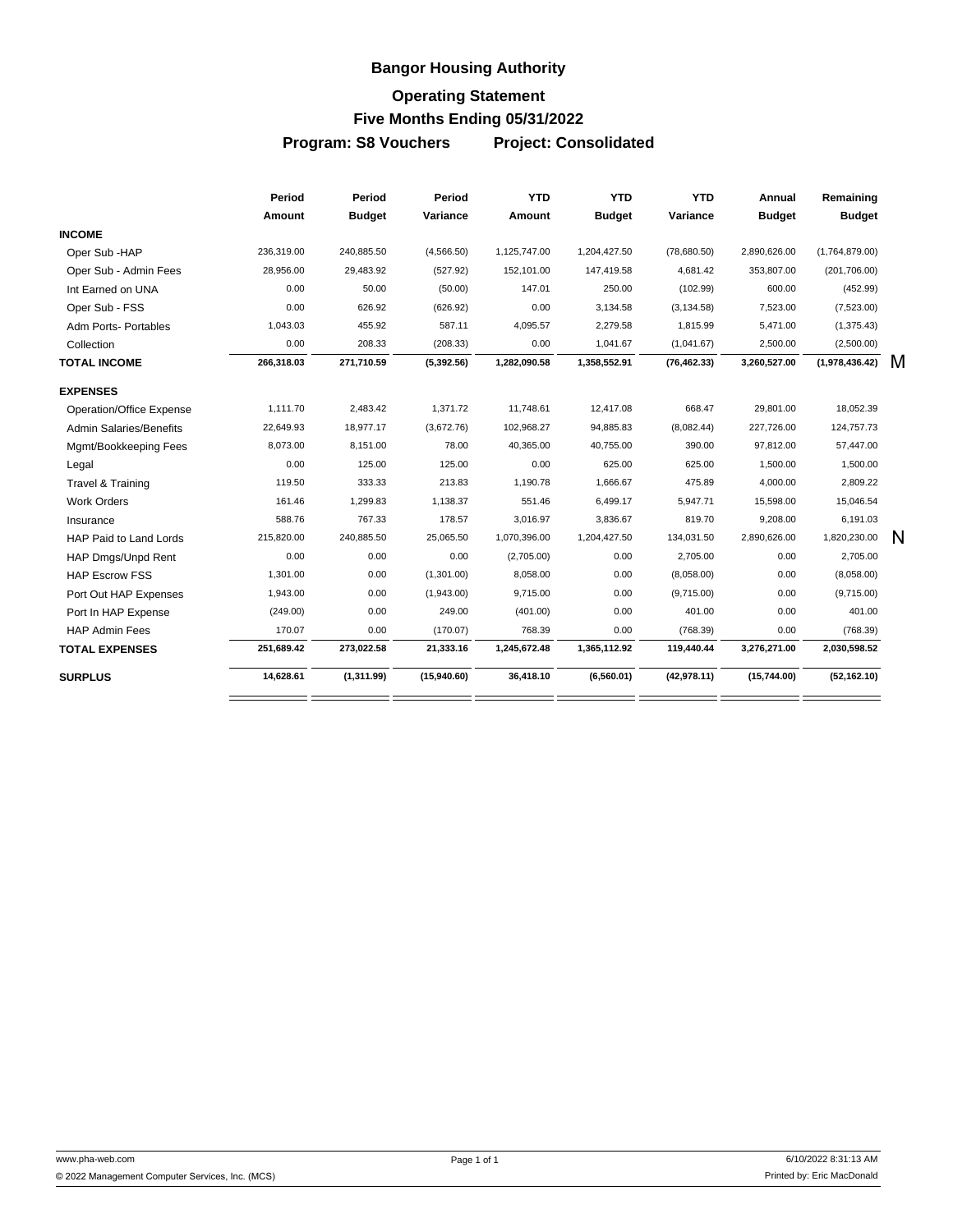#### **Operating Statement**

#### **Five Months Ending 05/31/2022**

**Program: Local Programs Project: Consolidated**

|                                                   | Period    | Period        | Period     | <b>YTD</b> | <b>YTD</b>    | <b>YTD</b>   | Annual        | Remaining            |
|---------------------------------------------------|-----------|---------------|------------|------------|---------------|--------------|---------------|----------------------|
|                                                   | Amount    | <b>Budget</b> | Variance   | Amount     | <b>Budget</b> | Variance     | <b>Budget</b> | <b>Budget</b>        |
| <b>INCOME</b>                                     |           |               |            |            |               |              |               |                      |
| Mgmt Fees                                         | 43,440.23 | 40,149.59     | 3,290.64   | 204,152.30 | 200,747.91    | 3,404.39     | 481,795.00    | (277, 642.70)        |
| Misc                                              | 0.00      | 0.00          | 0.00       | (119.87)   | 0.00          | (119.87)     | 0.00          | (119.87)             |
| <b>TOTAL INCOME</b>                               | 43,440.23 | 40,149.59     | 3,290.64   | 204,032.43 | 200.747.91    | 3,284.52     | 481,795.00    | (277, 762.57)        |
| <b>EXPENSES</b>                                   |           |               |            |            |               |              |               |                      |
| Operation/Office Expense                          | 197.58    | 393.00        | 195.42     | 1.777.57   | 1,965.00      | 187.43       | 4,716.00      | 2,938.43             |
| 6190.101 LPIP - Tenant Security<br>Deposits       | 0.00      | 0.00          | 0.00       | 2,980.00   | 0.00          | (2,980.00)   | 0.00          | (2,980.00)           |
| 6190.102 LPIP - Landlord<br><b>Incentive Fees</b> | 2,250.00  | 0.00          | (2,250.00) | 9,000.00   | 0.00          | (9,000.00)   | 0.00          | (9,000.00)           |
| <b>Admin Salaries/ Benefits</b>                   | 19.749.97 | 22,349.99     | 2,600.02   | 88.167.85  | 111.750.01    | 23.582.16    | 268,200.00    | 180,032.15 $\bigcap$ |
| Mgmt/Book/Fee Acct Fees                           | 17,186.39 | 13,509.01     | (3,677.38) | 87,865.64  | 67,544.99     | (20, 320.65) | 162,108.00    | 74,242.36 P          |
| Travel & Training                                 | 0.00      | 20.83         | 20.83      | 0.00       | 104.17        | 104.17       | 250.00        | 250.00               |
| Insurance                                         | 314.95    | 361.66        | 46.71      | 1.613.90   | 1,808.34      | 194.44       | 4,340.00      | 2,726.10             |
| <b>TOTAL EXPENSES</b>                             | 39,698.89 | 36,634.49     | (3,064.40) | 191,404.96 | 183,172.51    | (8, 232.45)  | 439,614.00    | 248,209.04           |
| <b>SURPLUS</b>                                    | 3,741.34  | 3,515.10      | 226.24     | 12,627.47  | 17,575.40     | (4,947.93)   | 42,181.00     | (29, 553.53)         |
|                                                   |           |               |            |            |               |              |               |                      |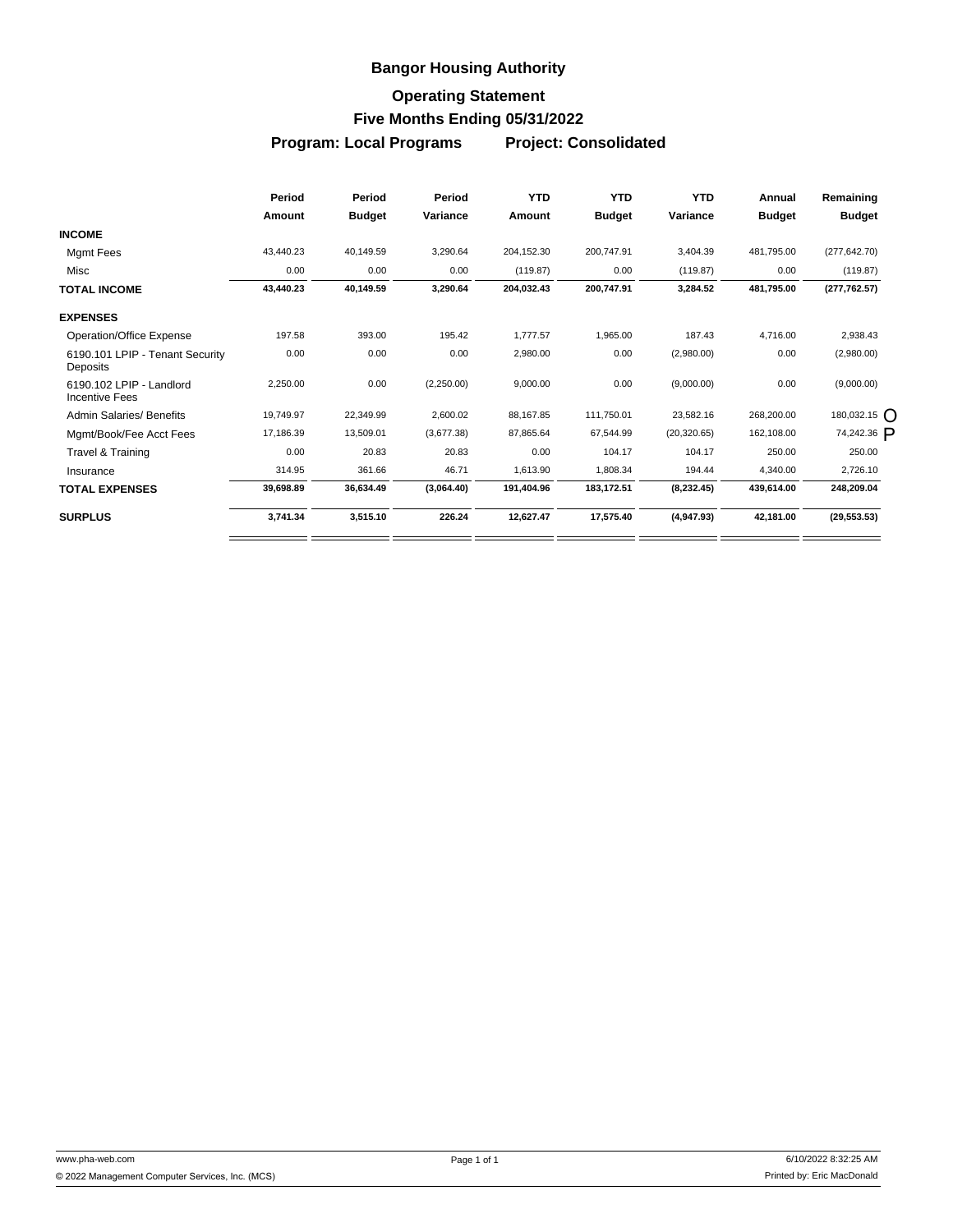## **Bangor Housing Authority Operating Statement Five Months Ending 05/31/2022 Program: COCC Project: Consolidated**

|                              | Period     | Period        | Period        | <b>YTD</b>    | <b>YTD</b>    | <b>YTD</b>    | Annual        | Remaining               |  |
|------------------------------|------------|---------------|---------------|---------------|---------------|---------------|---------------|-------------------------|--|
|                              | Amount     | <b>Budget</b> | Variance      | <b>Amount</b> | <b>Budget</b> | Variance      | <b>Budget</b> | <b>Budget</b>           |  |
| <b>INCOME</b>                |            |               |               |               |               |               |               |                         |  |
| Asset/Mgmt/Book Fees         | 75,371.25  | 297,402.58    | (222, 031.33) | 377,554.08    | 585,676.92    | (208, 122.84) | 1,090,157.00  | (712, 602.92)           |  |
| Fee for Service - Labor WO's | 140,852.75 | 132,824.17    | 8,028.58      | 692,874.75    | 664,120.83    | 28,753.92     | 1,593,890.00  | (901, 015.25)           |  |
| Misc                         | 10,700.00  | 0.00          | 10,700.00     | 18,899.36     | 0.00          | 18,899.36     | 0.00          | 18,899.36               |  |
| <b>TOTAL INCOME</b>          | 226,924.00 | 430,226.75    | (203, 302.75) | 1,089,328.19  | 1,249,797.75  | (160, 469.56) | 2,684,047.00  | (1,594,718.81)          |  |
| <b>EXPENSES</b>              |            |               |               |               |               |               |               |                         |  |
| Operation/Office Expense     | 3,943.04   | 8,634.84      | 4,691.80      | 34,612.73     | 43.174.16     | 8,561.43      | 103,618.00    | 69,005.27               |  |
| <b>Admin/Maint Benefits</b>  | 62,577.65  | 68,791.42     | 6,213.77      | 322,087.83    | 343,957.08    | 21,869.25     | 825,523.00    | 503,435.17 $\mathsf{R}$ |  |
| Legal                        | 0.00       | 208.33        | 208.33        | 0.00          | 1,041.67      | 1,041.67      | 2,500.00      | 2,500.00                |  |
| 6391.000 Bank Charges        | 0.00       | 0.00          | 0.00          | 500.00        | 0.00          | (500.00)      | 0.00          | (500.00)                |  |
| Travel & Training            | 152.85     | 3,333.33      | 3,180.48      | 5,330.92      | 16,666.67     | 11,335.75     | 40,000.00     | 34,669.08               |  |
| <b>Work Orders -Maint</b>    | 83,311.91  | 91,330.15     | 8,018.24      | 410,674.15    | 456,650.85    | 45,976.70     | 1,095,962.00  | $685,287.85$ S          |  |
| <b>Utilities</b>             | 3,507.77   | 2,708.34      | (799.43)      | 33,226.81     | 13,541.66     | (19,685.15)   | 32,500.00     | (726.81)                |  |
| Insurance                    | 6,880.32   | 7,417.00      | 536.68        | 33,935.58     | 37,085.00     | 3,149.42      | 89,004.00     | 55,068.42               |  |
| Mortgage Principal/Interest  | 602.82     | 1,916.67      | 1,313.85      | 4,203.74      | 9,583.33      | 5,379.59      | 23,000.00     | 18,796.26               |  |
| <b>TOTAL EXPENSES</b>        | 160,976.36 | 184,340.08    | 23,363.72     | 844,571.76    | 921,700.42    | 77,128.66     | 2,212,107.00  | 1,367,535.24            |  |
| <b>SURPLUS</b>               | 65,947.64  | 245,886.67    | (179, 939.03) | 244,756.43    | 328,097.33    | (83,340.90)   | 471,940.00    | (227, 183.57)           |  |
|                              |            |               |               |               |               |               |               |                         |  |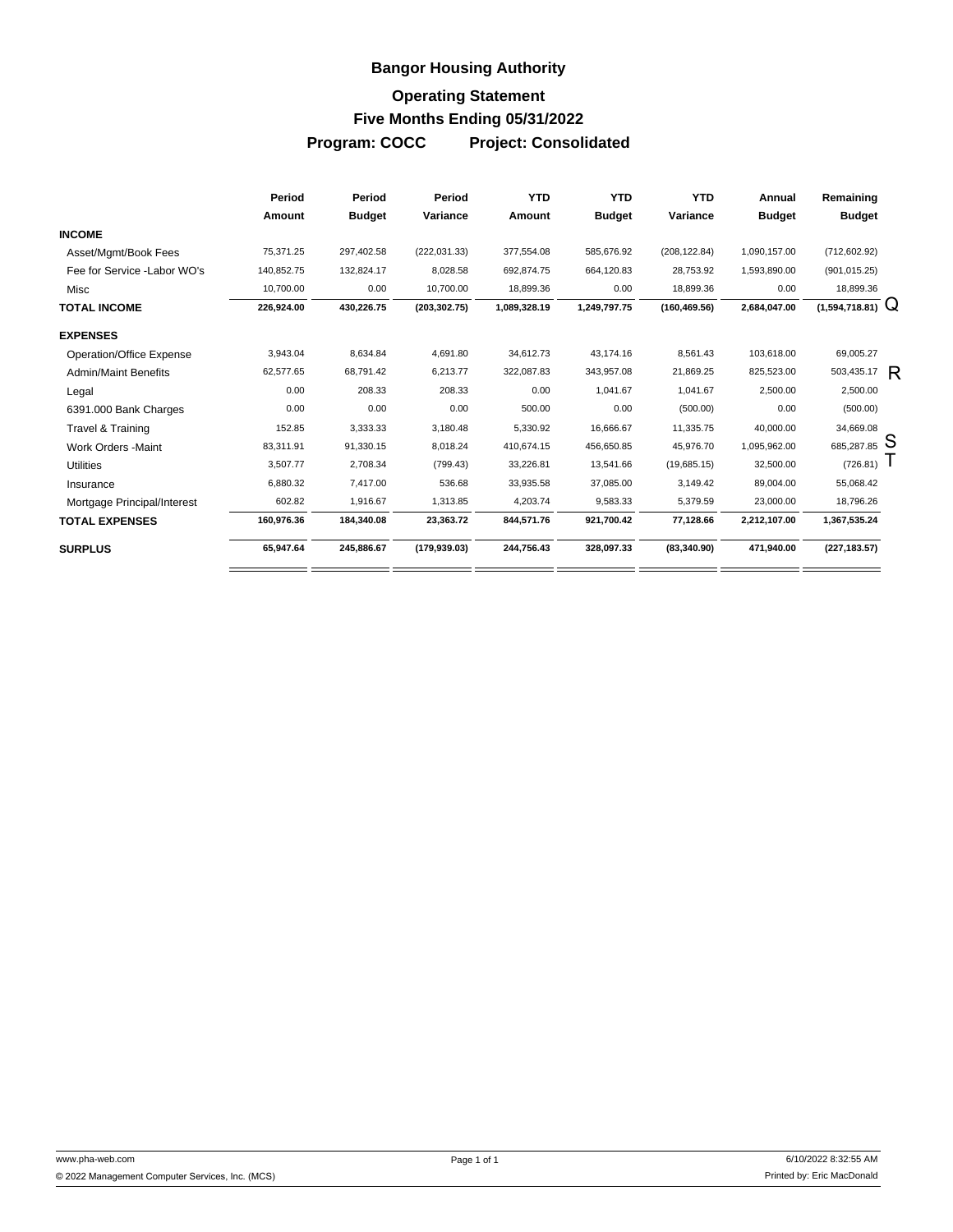#### **Operating Statement**

#### **Five Months Ending 05/31/2022**

**Program: Mod Rehab I Project: Consolidated**

|                                | Period   | Period        | Period   | <b>YTD</b> | <b>YTD</b>    | <b>YTD</b> | Annual        | Remaining     |
|--------------------------------|----------|---------------|----------|------------|---------------|------------|---------------|---------------|
|                                | Amount   | <b>Budget</b> | Variance | Amount     | <b>Budget</b> | Variance   | <b>Budget</b> | <b>Budget</b> |
| <b>INCOME</b>                  |          |               |          |            |               |            |               |               |
| Oper Sub - HAP                 | 3,092.00 | 2,685.00      | 407.00   | 15,466.00  | 13,425.00     | 2,041.00   | 32,220.00     | (16, 754.00)  |
| Oper Sub - Adm Fees            | 0.00     | 397.42        | (397.42) | 0.00       | 1,987.08      | (1,987.08) | 4,769.00      | (4,769.00)    |
| TOTAL INCOME                   | 3,092.00 | 3,082.42      | 9.58     | 15,466.00  | 15,412.08     | 53.92      | 36,989.00     | (21, 523.00)  |
| <b>EXPENSES</b>                |          |               |          |            |               |            |               |               |
| Operation/Office Expense       | 4.75     | 3.07          | (1.68)   | 218.71     | 15.43         | (203.28)   | 37.00         | (181.71)      |
| <b>Admin Salaries/Benefits</b> | 33.12    | 21.91         | (11.21)  | 179.95     | 109.59        | (70.36)    | 263.00        | 83.05         |
| Mgmt/Book Fees                 | 97.50    | 92.92         | (4.58)   | 487.50     | 464.58        | (22.92)    | 1,115.00      | 627.50        |
| Insurance                      | 64.89    | 1.92          | (62.97)  | 332.55     | 9.58          | (322.97)   | 23.00         | (309.55)      |
| HAP Paid to Land Lords         | 2,520.00 | 2,685.00      | 165.00   | 13,467.00  | 13,425.00     | (42.00)    | 32,220.00     | 18,753.00     |
| <b>TOTAL EXPENSES</b>          | 2,720.26 | 2,804.82      | 84.56    | 14,685.71  | 14,024.18     | (661.53)   | 33,658.00     | 18,972.29     |
| <b>SURPLUS</b>                 | 371.74   | 277.60        | 94.14    | 780.29     | 1,387.90      | (607.61)   | 3,331.00      | (2,550.71)    |